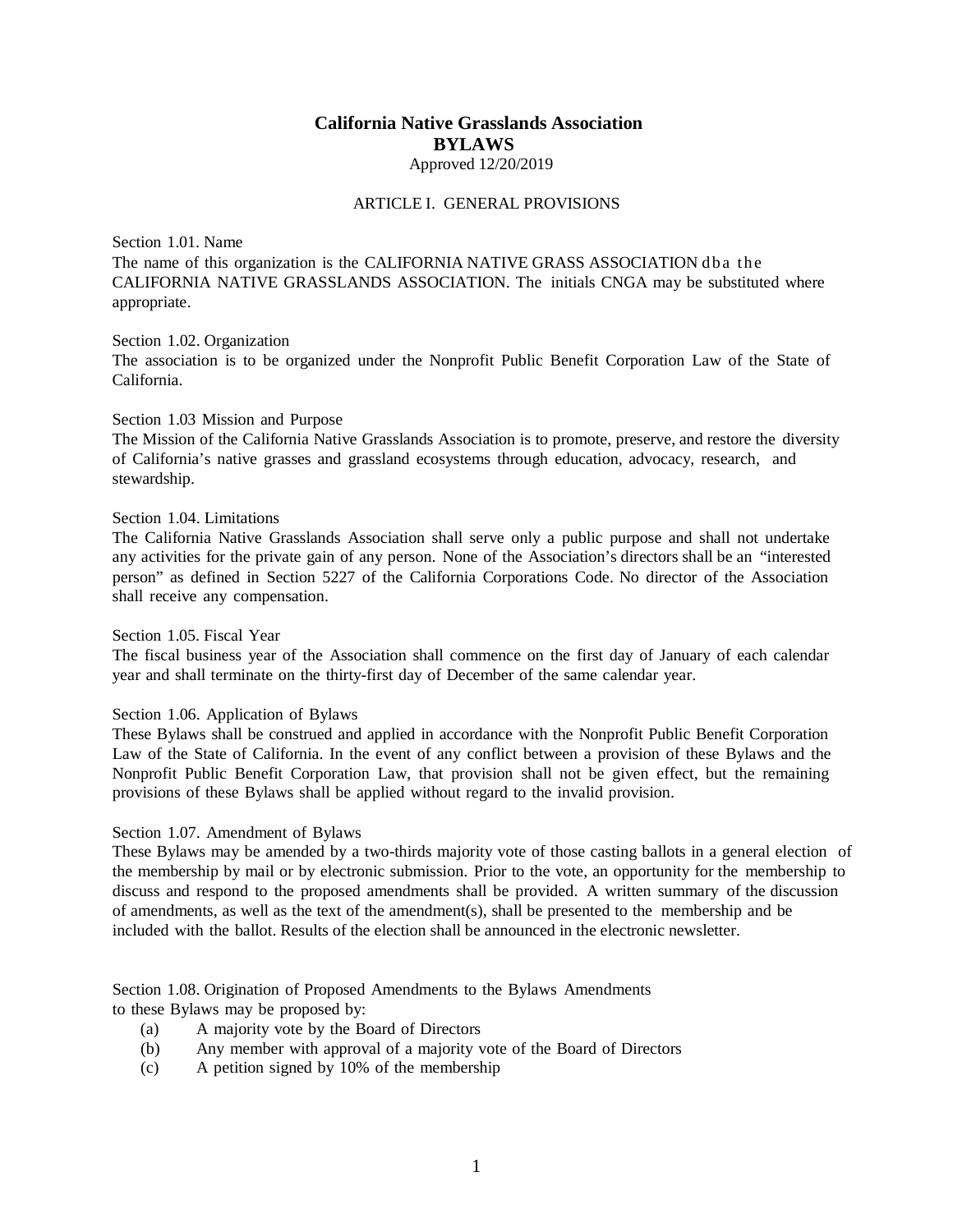### ARTICLE II. POLICIES

### Section 2.01. Encourage Diversity of Membership

It shall be the policy of the Association to encourage diversity, equity, and inclusion and to organize and function in such a manner so that diverse opinions and desires of the Association membership are fully considered.

### Section 2.02. Encourage Consensus Decision-Making

It shall be the policy of the Association to encourage consensus to the fullest extent possible as the means for decision making in the Association and its subgroupings. Board members will develop and support decisions that best represent the membership as a whole.

### Section 2.03. Action-Oriented

It shall be the policy of the Association to be an action- oriented group whose activities are focused on actions necessary to promote the availability and use of native grasses and associated species.

### Section 2.04. Avoid Conflict of Interest

It shall be the policy of the Association to take the necessary actions to avoid conflicts of interest for and among Association members. This may include, as necessary, the institution of competitive bidding, no salaries for Association members, clearly stated conditions for receiving Association funding, or similar actions. See Conflict of Interest policy document for further details.

## ARTICLE III. MEMBERSHIP AND VOTING

Section 3.01 Eligibility for Membership

All persons actively engaged or interested in the development, promotion, preservation, and restoration of California native grasslands, grasses and associated species shall be eligible for membership in the Association.

## Section 3.02. Interested Persons and Groups

Members of this association represent the diverse interests of public and private land managers, technical agencies and organizations, seed production and marketing industry, conservation organizations, students, faculty and others at schools, colleges and universities, as well as other interested individuals.

### Section 3.03. Dues

Individuals or organizations shall become members of the Association and shall renew their membership by payment of annual Association dues, which shall be established and assessed by the Board of Directors. The Board of Directors may also establish special rates for students, retired persons, families, commercial firms, and lifetime memberships as well as joint dues with sister organizations. Association dues shall be due on an annual basis.

The Association shall notify members of the due date of their annual dues at an appropriate time in order for the member to renew their membership. Any member that fails to renew their membership by payment in full shall be removed from the membership roll. An individual who has lost their membership in the Association for nonpayment of dues may restore their membership by paying the annual dues.

#### Section 3.04. Sponsors

The Board of Directors may additionally authorize any person, firm, agency, organization, or corporation to become a sponsor of the Association, and may, for these purposes, establish a required annual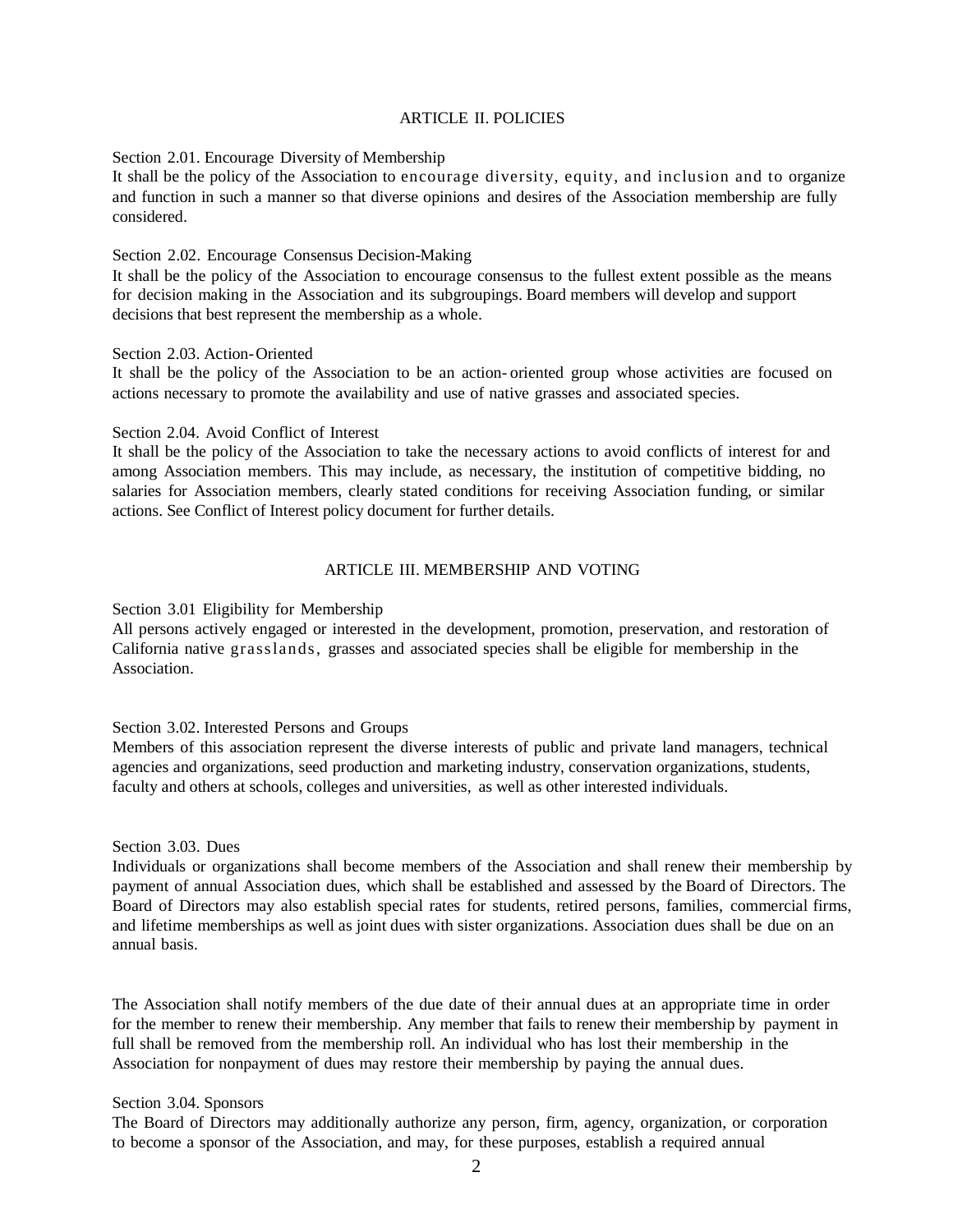contribution. Sponsors shall be entitled to attend meetings of the Association and to receive informational publications of the Association. The sponsor can vote as a general member of the Association, but has no voting rights on the Board of Directors.

### Section 3.05. Voting

Routine orders of business, technical questions, or recommendations brought before the Association or its subgroups are resolved by consensus of the members present. When, in the judgment of the presiding officer or chair, a vote is needed, resolution is reached with a simple majority vote of the members present.

This method shall be used for meetings of the general membership, the Board of Directors, the Executive Committee, and other committees and workgroups, except as otherwise specified in other sections of these Bylaws.

### Section 3.06. Voting Rights

Each individual member in good standing through annual payment of dues shall have one vote, which shall be exercised at the Annual Meeting or special election by mail or by electronic submission to all of the membership. Sponsors are included as members and shall also have one vote.

### Section 3.07. Quorum

At any duly called meeting of the general membership, a majority of the members present shall constitute a quorum for the conduct of business. For the purpose of a mailed or by electronically submitted ballot, the quorum shall be 5% of the membership.

### Section 3.08. Annual Meeting

A regular annual meeting of the general membership shall be held in the spring of each year unless otherwise determined by the Board. The Annual Meeting Sub-Committee shall determine the exact date and location of the annual meeting.

## Section 3.09. Special Meetings

In accordance with Section 5510 of the Corporations Code of the State of California, special meetings of the membership may be called by the Board of Directors, by the President of the Association, or upon petition of 5% or more of the members submitted to the President. Such a petition shall specify the general nature of the business to be transacted at the special meeting. Upon receipt of such petition, notwithstanding Section 3.10, the President of the Board of Directors shall call a special meeting of the members for the transaction of that business no less than 35 days or not more than 90 days after the receipt of the petition. In case of a special meeting, the notice shall state the general nature of the business to be transacted.

## Section 3.10. Notice of Meetings

The President or the Board of Directors shall provide not less than 10 days, nor more than 90 days, notice of the place, date, and time of each meeting of the general membership by first class mail or electronic submission, to the last known address or contact of each member. In case of a special meeting, the notice shall state the nature of the business to be transacted.

### Section 3.11. Payment for Meetings

There shall be no charge for attendance at the business portion of any membership meeting.

#### Section 3.12. Proxy Voting

No voting by proxy or cumulative voting shall be permitted at meetings of the general membership.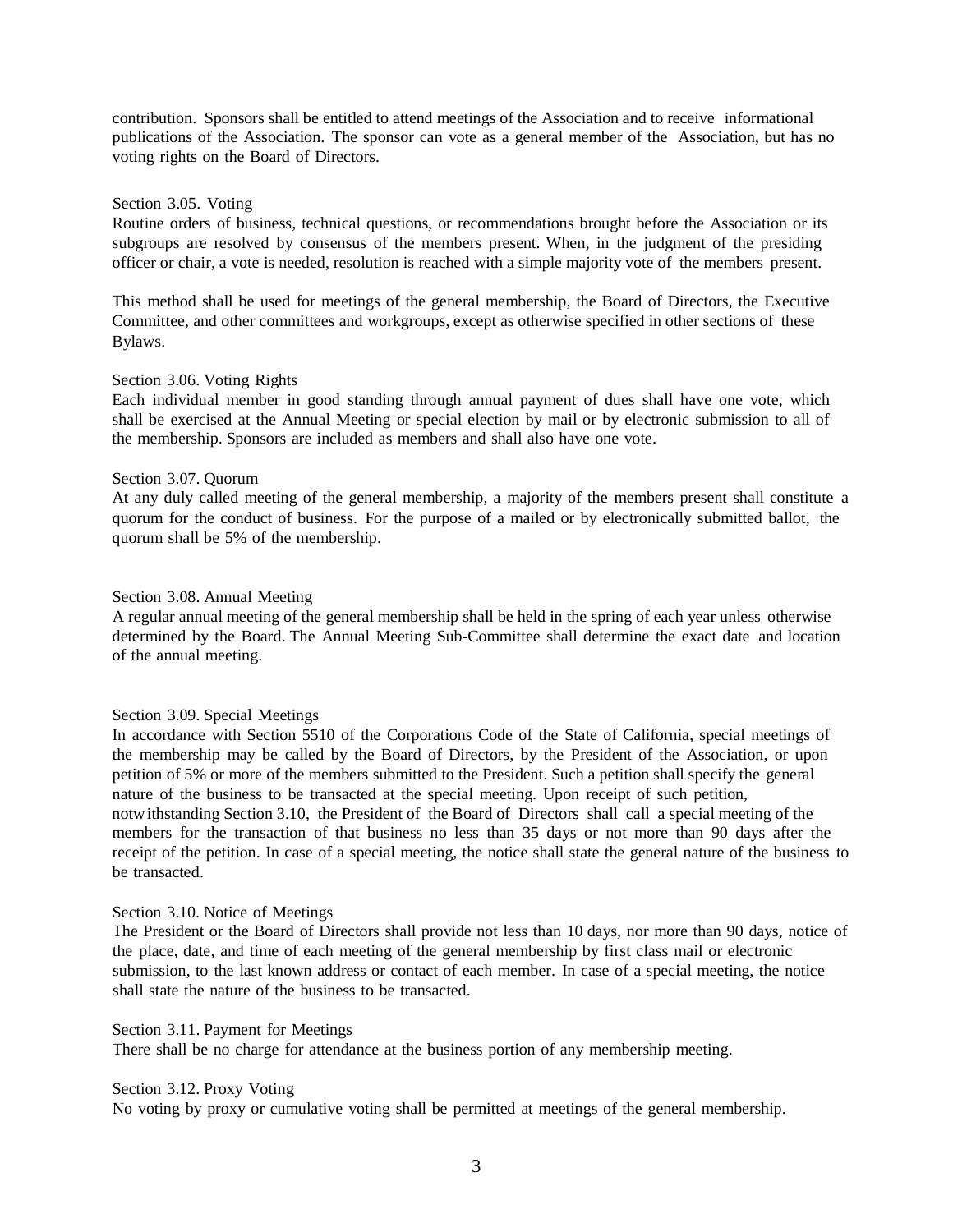#### Section 3.13. Conduct of the Meetings

The President of the Association, or their designated agent, the President-Elect in the absence of the President, shall preside at all meetings of the general membership. Except as otherwise provided by these

Bylaws or the Nonprofit Public Benefit Corporation Law of the State of California, the proceedings shall be conducted in accordance with Robert's Rules of Order.

### Section 3.14. Voting by Mail

Any action, which may be taken by the membership at any regular meeting, may also be taken without a meeting, if the Association distributes a written ballot by mail or electronic submission to each member entitled to vote on the matter. The ballot shall set forth the proposed action, provide a suitable means by which the members may indicate their vote, and provide a reasonable time within which to return the ballot to the Association. Election of officers and the vote on Bylaws amendments shall be by mailed or electronically submitted ballot.

The mailed or electronically submitted ballot shall be valid only if the number of votes cast meets the applicable quorum in Section 3.07. The mail or electronically submitted balloting shall be conducted in all respects in accordance with Section 5513 of the [Corporations](http://leginfo.legislature.ca.gov/faces/codes_displaySection.xhtml?lawCode=CORP§ionNum=5513) Code.

## Section 3.15. Powers and Duties

The general membership, acting at a meeting or by mailed or electronically submitted voting, in accordance with these Bylaws, shall have the following powers and duties:

a) These Bylaws may be amended only by action of the general membership.

b) The general membership shall annually elect a President, Vice-President, Secretary, Treasurer, and 4 or more other Members-At-Large, who shall be members of the Board of Directors.

c) The general membership may adopt actions, within the scope of the purposes and powers of the Association, for implementation by the Board of Directors.

d) The general membership may request reports from the Board of Directors, particular officers, and committees of the Association, which shall be submitted to the members of the general membership.

## ARTICLE IV. BOARD OF DIRECTORS

Section 4.01. Membership

The Board of Directors shall consist of 15 directors, to include the President, Vice-President, Secretary, Treasurer, and 11 elected Members-at-Large. Inasmuch as possible, the Board shall represent a crosssection of the diverse affiliations of the Association membership and the regions of California. All Board members shall be current members of the Association.

## Section 4.02. Term of Office

Terms of Office are on a calendar year basis, beginning January 1 following the Annual Election and ending December 31 of that year. The tenure of the 11 elected members-at-large of the Board shall be for 2 calendar years, and their terms shall be staggered so that 4 or more members are elected each year. At the end of their term, a Member-At-Large Board Member can run for reelection. Procedures for nomination and election shall follow those defined in Article VII.

#### Section 4.03. Compensation

The Directors shall serve without compensation, but with the prior approval of the majority of the Board, Members may request reimbursement for travel and other expenses incurred in connection with their official duties. The Board shall establish procedures for authorization of these expenses, which shall be required prior to authorization as a condition for reimbursement. The Board may delegate this function to the President under procedures established by the Board.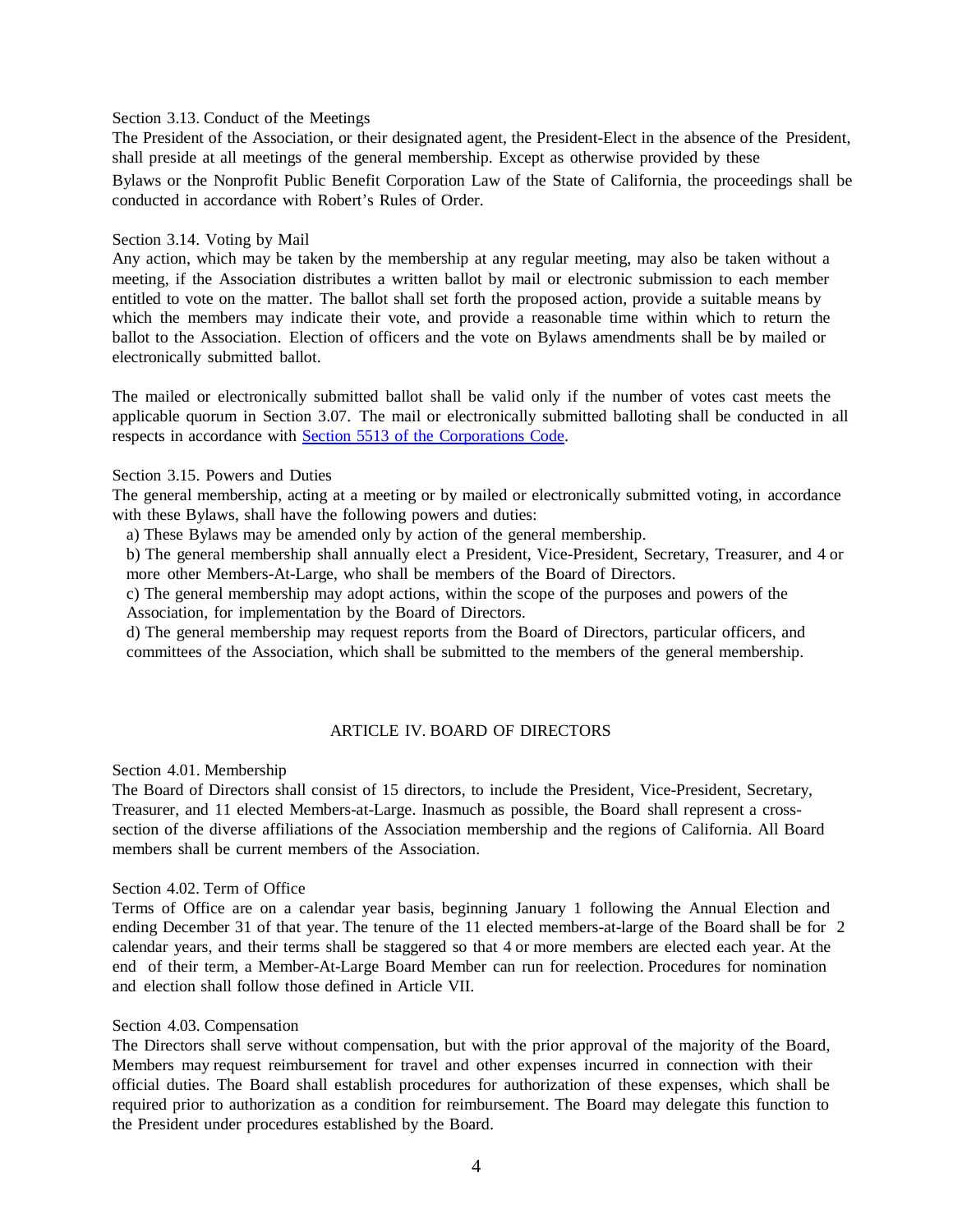## Section 4.04. Powers and Duties

The Board of Directors shall have the following powers and duties:

- (a) The Board shall review and approve an annual budget for the Association, and provide Association members with an annual fiscal report upon request no later than 120 days after the close of the fiscal year of the Association. The Annual Report shall contain, in appropriate detail, the:
	- (1) assets and liabilities of the Association as of the end of the fiscal year
	- (2) principal changes in assets and liabilities during the fiscal year
	- (3) revenue or receipts of the Association, both unrestricted and restricted to particular purposes, for the fiscal year
	- (4) expenses or disbursements of the Association, for both general and restricted purposes, during the fiscal year
	- (5) annual progress of certain committees or workgroups as determined and announced by the Board of Directors in the first quarter of the fiscal year
	- (6) any other information required by Section 6321 of the Corporations Code of the State of California.
- (b) The Board shall determine matters relating to any publications of the Association.
- (c) The Board shall keep Association members informed of the Board's activities.
- (d) The Board may fill any and all vacancies on the Board unless the remaining term is one year or longer. In such cases, vacancies shall be filled by special election of the general membership unless a Board Alternate is selected by the Board to fill the remainder of the term.
- (e) Board members shall attend all Board meetings and respond to Board issues via mail or electronic mail. Board members missing two or more quarterly meetings per year may be replaced by the Board in accordance with these Bylaws.
- (f) Each Board member shall serve on at least one sub-committee related to the working issues of the Association.
- (g) The Board shall review and approve any policy related to approving the funding of Association projects. Nothing in this subsection authorizes the Board to delegate authority to enter contracts on behalf of the Association unless the Board or the Executive Committee has previously approved the substance of the contract (including financial obligations).
- (h) The Board shall directly participate in financial development activities.

## ARTICLE V. BOARD OF DIRECTORS' MEETINGS

## Section 5.01. Meetings and Notice

The Board shall meet as necessary to conduct the business of the Association. The President, who shall also call a meeting if requested in writing by a majority of the Directors, may call meetings of the Board. Meetings shall require at least a 10- day prior notice by first class mail, electronic mail, or telephone to each director.

#### Section 5.02. Quorum

The presence of at least 8 members of the Board shall constitute a quorum at all meetings. A majority vote of the Directors present at meetings in which there is a quorum shall be required for all actions of the Board, including actions with respect to self-dealing transactions under Section 5233 of the Corporation Code.

#### Section 5.03. Continuation of the Quorum

A meeting of the Board at which a quorum is initially present may continue to transact business, notwithstanding the withdrawal of Directors, if any action taken is approved by at least a majority of the required quorum for that meeting, except where the approval of a greater number of Directors is required by these Bylaws.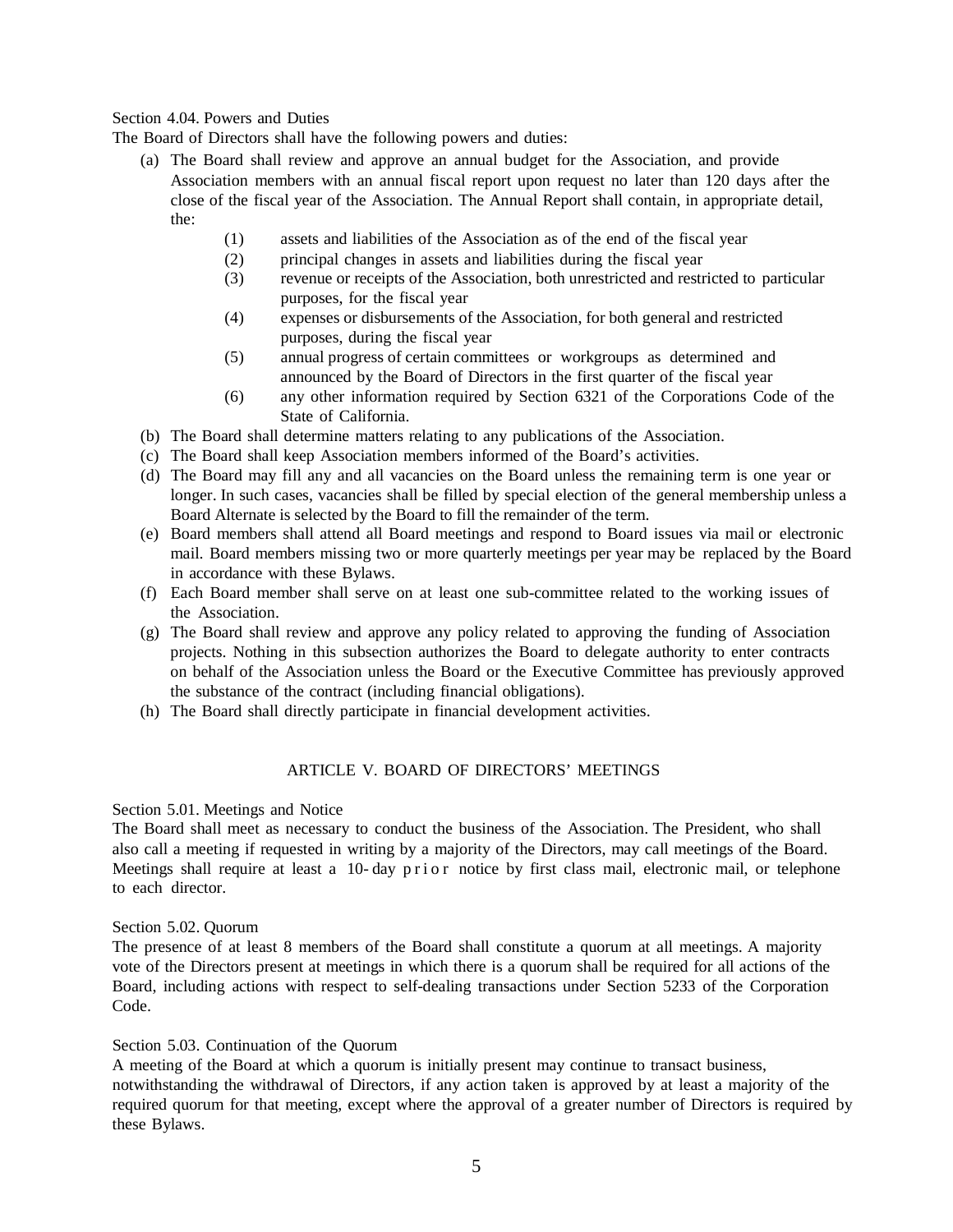Section 5.04. Use of Conference Call

Members of the Board may participate in a meeting through the use of conference telephone or similar communications equipment, so long as all members participating in the meeting can hear one another. Directors so participating by telephone or other communications equipment shall be deemed present at the meeting of the Board.

### Section 5.05. Written Consent

Any action required or permitted to be taken by the Board of Directors may be taken without a meeting if all members of the Board, individually or collectively, consent in writing to the taking of that action. The written consent shall be filed in the book of minutes of the Board's proceedings.

Section 5.06. Conduct of Meetings The President, or, in the President's absence, the Vice-President, shall preside at meetings of the Board.

#### Section 5.07. Application of this Article

All provisions of this Article respecting notice, meetings, and actions of the Board shall apply analogously to the Committees of the Board, including the Executive Committee. However, the committee chair shall be responsible for providing notice, and shall have authority and duties with respect to meetings of the committee analogous to those of the President with respect to meetings of the Board.

## ARTICLE VI. EXECUTIVE COMMITTEE

Section 6.01. Composition

There shall be an Executive Committee of the Board consisting of the President, Vice-President, Secretary, Treasurer, and one Member-at-Large, who shall be appointed by the Board and serve for no more than one year.

Section 6.02. Authority Except for herein provided, the Executive Committee shall have the same authority as the Board to act when the Board is not in session.

Section 6.03. Meetings The Executive Committee shall meet upon the call of the President, who shall serve as chair of the Executive Committee.

Section 6.04. Notification Notice of meetings of the Executive Committee shall be provided to members thereof in the same manner as specified in these Bylaws for notice of meetings of the Board.

Section 6.05. Quorum Any three voting members of the Executive Committee shall constitute a quorum for the conduct of business.

Section 6.06. Reporting

All actions of the Executive Committee shall be reported to the Board within 60 days. The minutes of all meetings of the Executive Committee shall be filed in the Board's book of minutes maintained by the Secretary.

Section 6.07. Limitations of Power

The Executive Committee shall:

- (a) Have no power to amend or repeal any resolution of the Board which, by its expressed terms, cannot be amended or repealed by the Executive Committee.
- (b) Take no action contrary to directives or policies of the Board or of the general membership.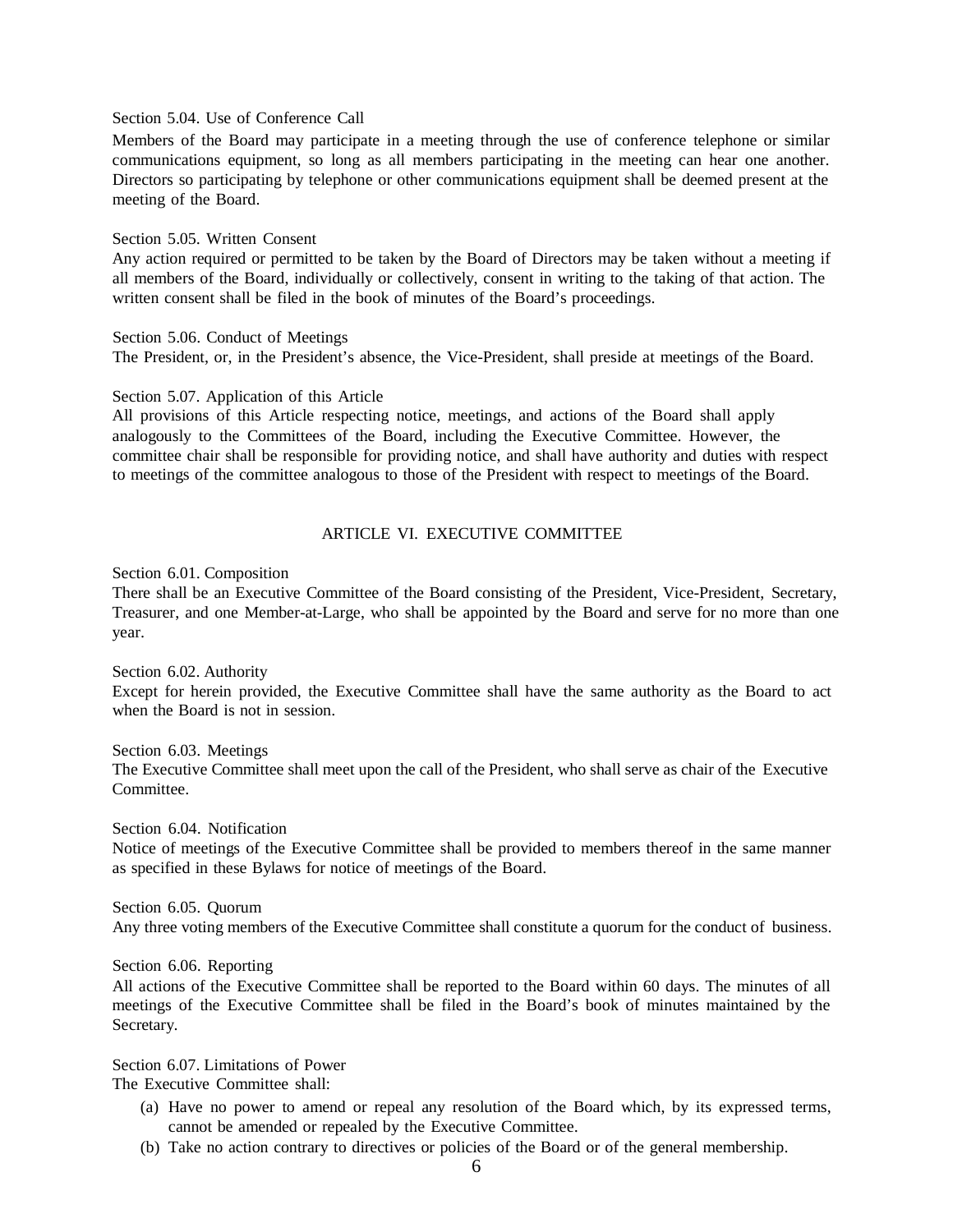- (c) Not authorize expenditures or enter into contracts except pursuant to policies and procedures prescribed by the Board. The Board may disaffirm any prior action of the Executive Committee, except valid and binding contracts entered into by the Executive Committee (or the President acting at the direction of the Executive Committee) in accordance with policies and procedures adopted by the Board.
- (d) Have no power to fill vacancies on the Board or the Executive Committee. The Executive Committee shall have no power to approve any self-dealing transaction subject to Section 5233 of the Corporations Code, except as permitted by Section 5212 of the Corporations Code.

### Section 6.08. Relation to Board

The Executive Committee, with input from the Board, shall supervise, control, and direct the affairs of the Association, shall determine its policies or changes therein within the limits of the bylaws, shall actively promote its purposes, and shall have discretion in the disbursement of its funds, . It may adopt such rules and regulations for the conduct of its business as shall be deemed advisable, and may, in the execution of the powers granted, appoint such committees or agents as it may consider necessary.

## Section 6.09. Use of Conference Call

Members of the Executive Committee may participate in a meeting through the use of conference telephone or similar communications equipment, so long as all members participating in the meeting can hear one another. Members so participating by telephone or other communications equipment shall be deemed present at the meeting of the Executive Committee.

# ARTICLE VII. OFFICERS

Section 7.01. Officers

The officers of the Association shall be the President, Vice-President, Secretary, and Treasurer. The officers shall be elected by the general membership in accordance with Article VIII. Election shall be from among nominations of members in good standing submitted as provided in Article VIII.

## Section 7.02. Terms of Office

The officers of the Association shall serve a term of one year and may succeed themselves.

#### Section 7.03. Compensation

The officers shall serve without compensation, but shall be entitled to reimbursement for expenses as provided for members of the Board of Directors.

### Section 7.04. President

The President is the General Manager and Chief Executive Officer of the Association. The President shall serve as President of the Board of Directors and Chair of the Executive Committee and shall preside at meetings of the general membership. Within the authority delegated by the Board, the President shall have general supervision of the business affairs of the Association. The President is responsible for filling positions on committees and workgroups in consultation with other Board members as appropriate.

### Section 7.05 Vice-President

The Vice-President shall exercise all the functions of the President in the absence, disability, or resignation of the President.

#### Section 7.06. Secretary

The Secretary is the recording officer of the Association. The Secretary arranges for the proper custody and maintenance of records. The Secretary records the minutes, or arranges for a minute taker for all meetings of the Association. The Secretary is responsible for arranging for the proper keeping and maintaining of the Board's Book of Minutes, which includes minutes from the Executive Committee and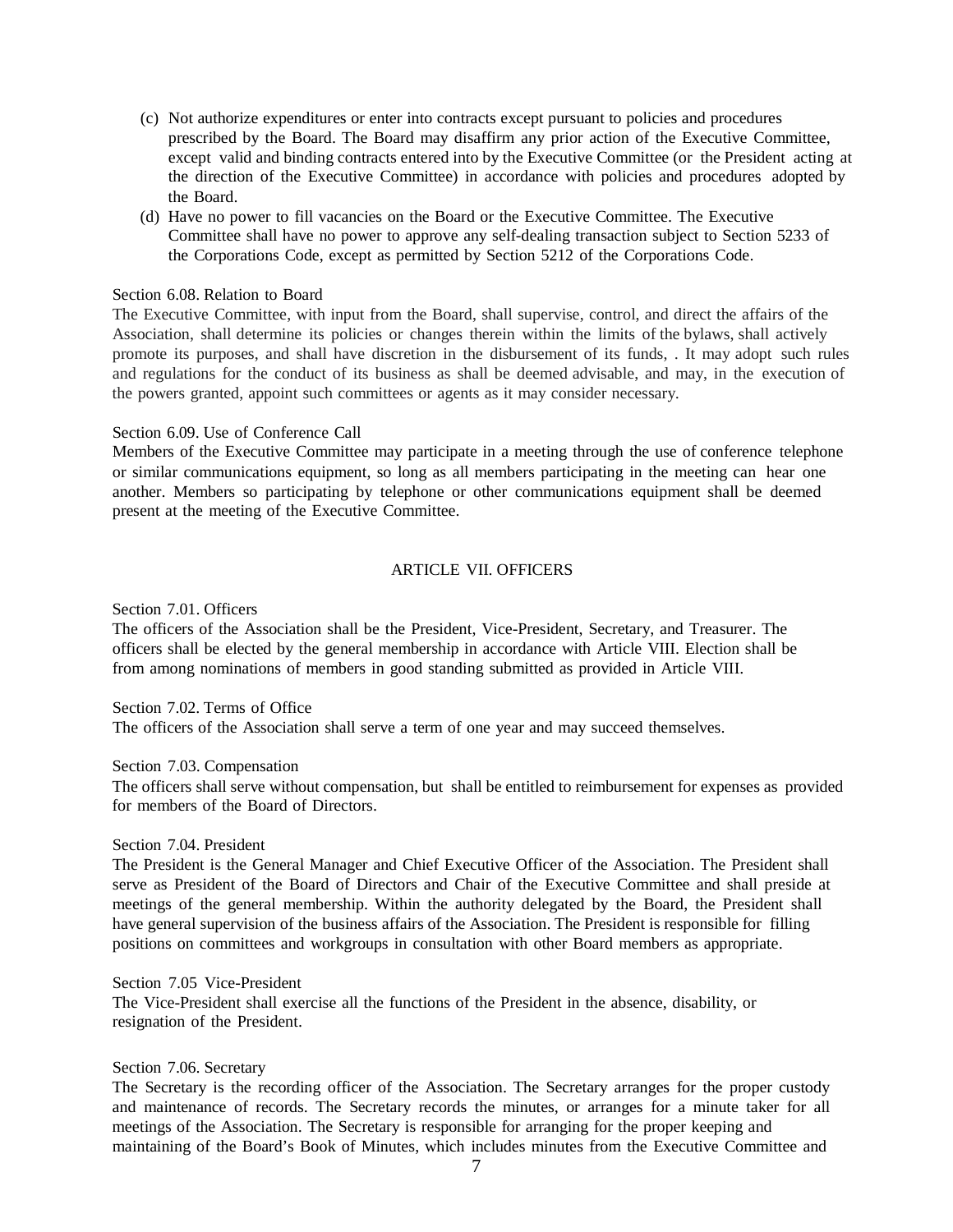#### Association meetings.

#### Section 7.07. Treasurer

The Treasurer is the Chief Financial Officer of the Association and reports to the Board and membership on the state of financial matters of the Association. The Treasurer oversees the accounting performed by the Administrative Director and supervises the development of an annual budget for review and approval by the Board. When authorized by the Board, the Treasurer shall execute and endorse, on behalf of the Association, all checks, notes or other obligations or evidences of payment of money by or to the Association. The Treasurer shall ensure the deposit of funds of the Association in Board approved financial institutions. The Treasurer shall perform such other duties as are incidental to the office of the chief financial officer of a nonprofit public benefit corporation under the laws of the State of California.

#### Section 7.08. Administrative Director

The Administrative Director is a paid non-Board member position essential to the day-to-day operations of the Association, including membership, website, and program support. Other duties include evaluation of the degree of success of the Association's endeavors and programs, supervising the activities of other employees of the Association, and performing other duties as may be prescribed by the Executive Committee. The Administrative Director performs accounting of funds received and dispersed on a routine basis. As directed by the Executive Committee, the Administrative Director shall provide financial statements of the Association accounts and other property and shall ensure that appropriate records are kept. The records shall reflect an accurate account of all money received and paid, together with all business transactions. The Administrative Director also assists the President and Board in preparing the annual budget, and coordinating and managing fund-raising activities of the Association.

### ARTICLE VIII. NOMINATIONS AND ELECTIONS

### Section 8.01. Elections

There shall be a regular election during the first week of December annually to vote on Board of Directors, Members-At-Large, and Officers. Results of the election shall be announced to the membership in the winter newsletter and new Board Members begin their Term of Office January 1 after the election. Amendments to the bylaws will be presented to the membership in accordance with Article I, Section 1.07. Election results shall be announced via email to members. The Board of Directors may call special elections as they see fit.

# Section 8.02. Nominating and Elections Committee

The Board shall annually appoint members to the Standing Nominating and Elections Committee of at least 3 members and at most 6 members. Any CNGA member or Director shall be eligible for membership on the Nominating Committee. Duties of the Nominating and Elections Committee are discussed in Section 10.01.

## Section 8.03. Nominations of Officers

The Nominating and Elections Committee shall contact each incumbent officer whether that officer intends to seek reelection. The Nominating and Elections Committee shall recommend to the Board one or more candidates including incumbent officers seeking reelection to be put on the ballot for each vacant voting position. The Board shall decide on the candidates who are best qualified to be on the ballot and to be elected by the Association membership.

## Section 8.04. Elections of Officers

Officers shall be elected by majority vote of the members voting. If no candidate received a majority vote, the two candidates with the highest number of votes shall participate in a runoff election. Elections shall use electronic or printed ballots upon which the names of all officer nominees shall appear.